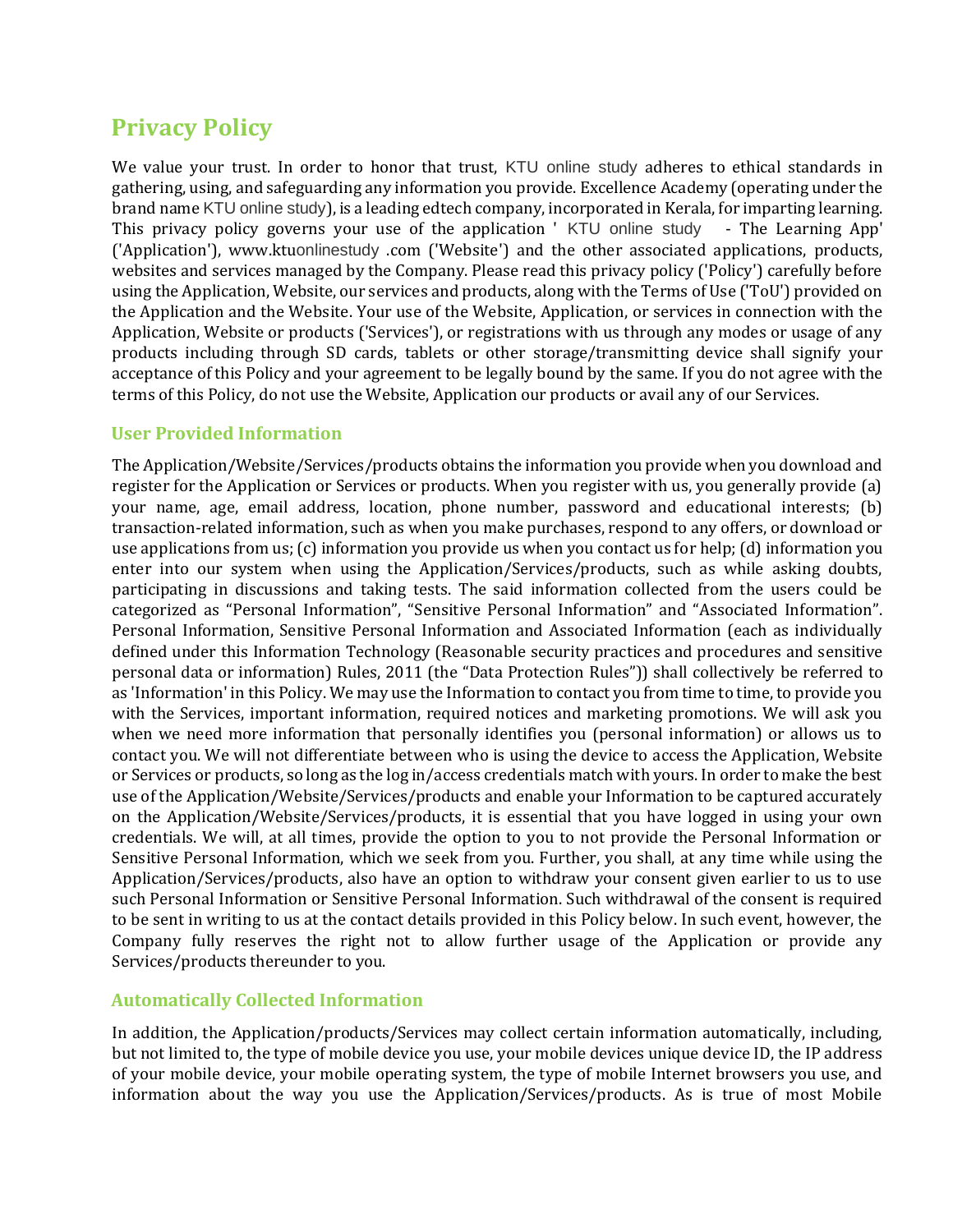applications, we also collect other relevant information as per the permissions that you provide. We use an outside credit card processing company to bill you for goods and services. These companies do not retain, share, store or use personally identifiable information for any other purpose.

## **Use of your Personal Information**

We use the collected Information to analyse trends, to conduct research, to administer the Application/Services and products, to learn about each user's learning patterns and movements around the Application/Services and products and to gather demographic information and usage behaviour about our user base as a whole. Aggregated and individual, anonymized and non-anonymized data may periodically be transmitted to external service providers to help us improve the Application, products and our Services. We will share your information with third parties only in the ways that are described below in this Policy. We may use the individual data and behavior patterns combined with personal information to provide you with personalized content, and better your learning objectives. Third parties provide certain services which we may use to analyze the data and information to personalize, drive insights and help us better your experience or reach out to you with more value-added applications, products, information and services. However, these third-party companies do not have any independent right to share this information. We do not sell, trade or rent your Information to any third party unless, we have been expressly authorized by you either in writing or electronically to do so. We may at times provide aggregate statistics about our customers, traffic patterns, and related site information to reputable third parties, however this information when disclosed will be in an aggregate form and does not contain any of your Personally Identifiable Information. KTU online study will occasionally send email notices or contact you to communicate about our Services, products and benefits, as they are considered an essential part of the Services/products you have chosen. We may disclose Information:

- as required by law, such as to comply with a subpoena, or similar legal process;
- to enforce applicable ToU, including investigation of potential violations thereof;
- when we believe in good faith that disclosure is necessary to protect our rights, protect your safety or the safety of others, investigate fraud, address security or technical issues or respond to a government request;
- with our trusted services providers who work on our behalf, do not have an independent use of the information we disclose to them, and have agreed to adhere to the rules set forth in this Policy;
- to protect against imminent harm to the rights, property or safety of the Application/Website/ Excellence Academy or its users or the public as required or permitted by law;
- with third party service providers in order to personalize the Application/Website/Services/products for a better user experience and to perform behavioral analysis;
- Any portion of the Information containing personal data relating to minors provided by you shall be deemed to be given with the consent of the minor's legal guardian. Such consent is deemed to be provided by your registration with us.

## **Access to your Personal Information**

We will provide you with the means to ensure that your Personal Information is correct and current. If you have filled out a user profile, we will provide an obvious way for you to access and change your profile from our Application/Services/Website/products. We adopt reasonable security measures to protect your password from being exposed or disclosed to anyone.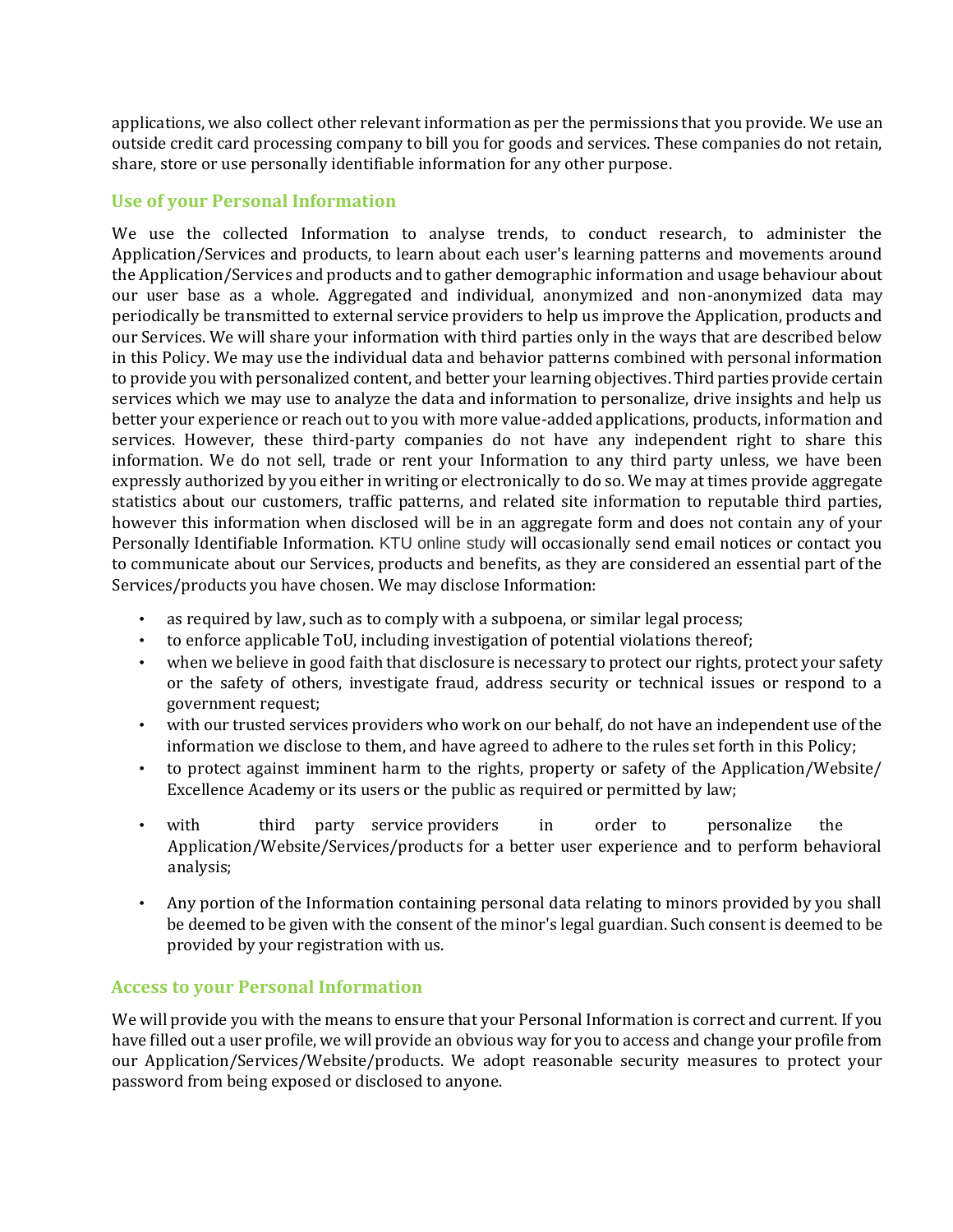## **Cookies**

We send cookies (small files containing a string of characters) to your computer, thereby uniquely identifying your browser. Cookies are used to track your preferences, help you login faster, and aggregated to determine user trends. This data is used to improve our offerings, such as providing more content in areas of greater interest to a majority of users. Most browsers are initially set up to accept cookies, but you can reset your browser to refuse all cookies or to indicate when a cookie is being sent. Some of our features and services may not function properly if your cookies are disabled. **Links**

We may present links in a format that enables us to keep track of whether these links have been followed. We use this information to improve our customized content. Clicking on links may take you to sites outside our domain. We are not responsible for the privacy practices of other web sites. We encourage our users to be aware when they leave our site to read the privacy statements of each and every web site that collects personally identifiable information. This Privacy Policy applies solely to information collected by our Website.

## **Alerts**

We may alert you by email or phone (through sms/call) to inform you about new service offerings or other information which we feel might be useful for you.

#### **Public Forums**

When you use certain features on our website like the discussion forums and you post or share your personal information such as comments, messages, files, photos, will be available to all users, and will be in the public domain. All such sharing of information is done at your own risk. Please keep in mind that if you disclose personal information in your profile or when posting on our forums this information may become publicly available.

#### **Security**

We are concerned about safeguarding the confidentiality of your Information. We provide physical, electronic, and procedural safeguards to protect Information we process and maintain. For example, we limit access to this Information to authorized employees only who need to know that information in order to operate, develop or improve our Application/Services/products/Website. Please be aware that, although we endeavor to provide reasonable security for information we process and maintain, no security system can prevent all potential security breaches.

## **How Long Do We Retain User Data?**

Currently, we plan to retain user data while an account is active and for at least three years afterward. We may alter this practice according to legal and business requirements. For example, we may lengthen the retention period for some data if needed to comply with law or voluntary codes of conduct. Unless otherwise prohibited, we may shorten the retention period for some types of data if needed to free up storage space.

#### **Log information**

When you access our Website, our servers automatically record information that your browser sends whenever you visit a website. These server logs may include information such as your web request, internet protocol address, browser type, browser language, the date and time of your request and one or more cookies that may uniquely identify your browser.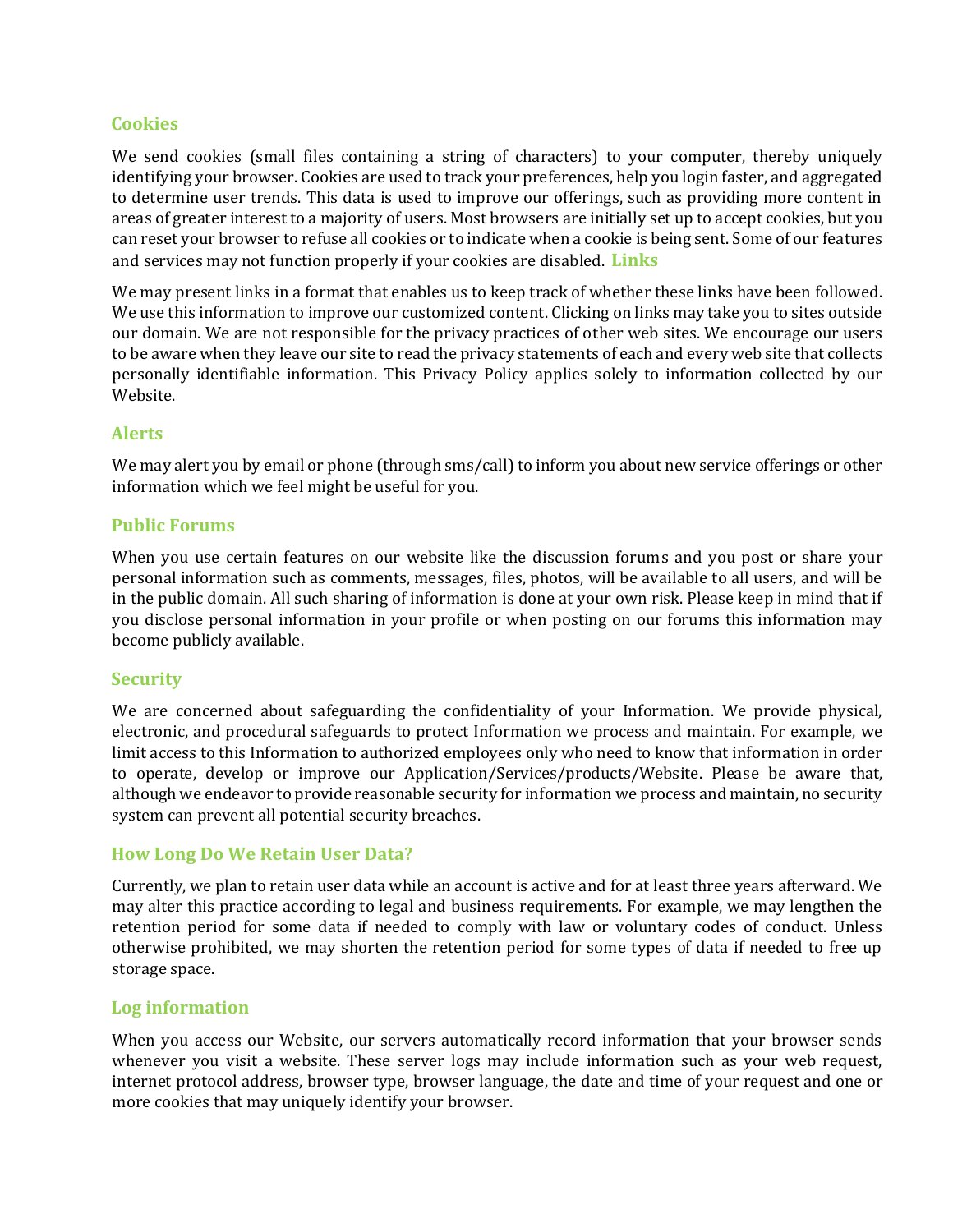## **User communications**

When you send an email or other communication to us, we may retain those communications in order to process your inquiries, respond to your requests and improve our Services.

#### **Changes to this Statement**

As the Company evolves, our privacy policy will need to evolve as well to cover new situations. You are advised to review this Policy regularly for any changes, as continued use is deemed approval of all changes.

#### **Your Consent**

We believe that, every user of our Application/Services/products/Website must be in a position to provide an informed consent prior to providing any Information required for the use of the Application/Services/products/Website. By registering with us , you are expressly consenting to our collection, processing, storing, disclosing and handling of your information as set forth in this Policy now and as amended by us. Processing, your information in any way, including, but not limited to, collecting, storing, deleting, using, combining, sharing, transferring and disclosing information, all of which activities will take place in India. If you reside outside India your information will be transferred, processed and stored in accordance with the applicable data protection laws of India.

#### **Contact Information**

Our Grievance Officer shall undertake all reasonable efforts to address your grievances at the earliest possible opportunity. You may contact us at: Grievance Officer: Mr. VIMAL KUMAR Address: shivam, dharmalayam road, Ayurveda college, Trivandrum – 695001, Kerala, India. Reach out to us on ktuonlinestudy@gmail.com, in case of any queries.

## **Terms & Conditions**

These Terms & Conditions ("**Terms**") of (a) use of our website [www.ktuonlinestudy.com](http://www.ktuonlinestudy.com/) ("**Website**"), our applications ("**Application**") or any products or services in connection with the Application/, Website/products ("**Services**") or (b) any modes of registrations or usage of products, including through SD cards, tablets or other storage/transmitting device are between Think & Learn

Private Limited ("**Company/We/Us/Our**") and its users ("**User/You/Your**").

These Terms constitute an electronic record in accordance with the provisions of the Information Technology Act, 2000 and the Information Technology (Intermediaries guidelines) Rules, 2011 thereunder, as amended from time to time.

Please read the Terms and the privacy policy of the Company ("**Privacy Policy**") with respect to registration with us, the use of the Application, Website, Services and products carefully before using the Application, Website, Services or products. In the event of any discrepancy between the Terms and any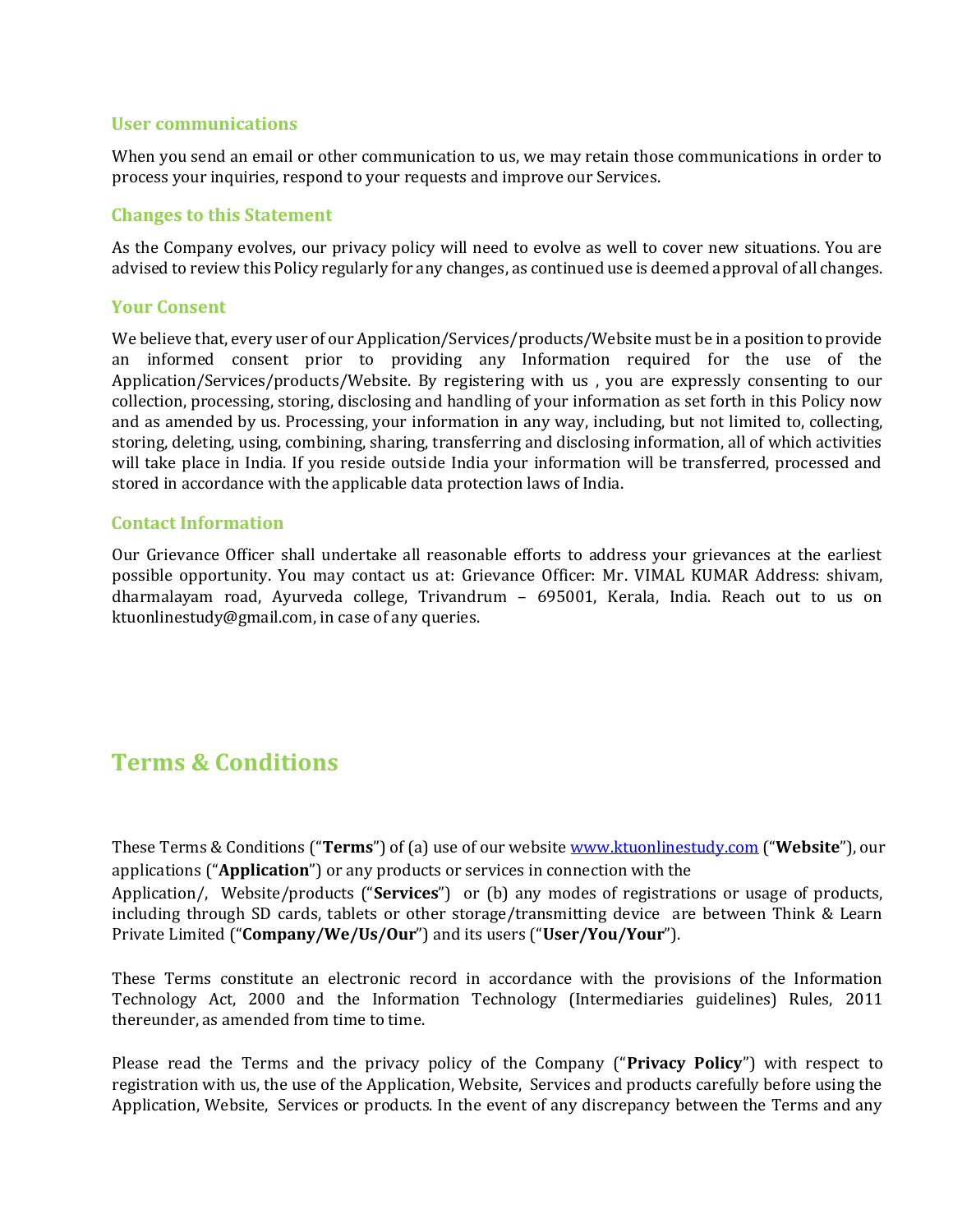other policies with respect to the Application or Website or Services or products, the provisions of the Terms shall prevail.

Your use/access/browsing of the Application or Website or the Services or products or registration (with or without payment/with or without subscription) through any means shall signify Your acceptance of the Terms and Your agreement to be legally bound by the same.

If You do not agree with the Terms or the Privacy Policy, please do not use the Application or Website or avail the Services or products. Any access to our Services/Application/products through registrations/subscription is non transferable.

- 1. Except as mentioned below, all information, content, material, trademarks, services marks, trade names, and trade secrets including but not limited to the software, text, images, graphics, video, script and audio, contained in the Application, Website, Services and products are proprietary property of the Company ("Proprietary Information"). No Proprietary Information may be copied, downloaded, reproduced, modified, republished, uploaded, posted, transmitted or distributed in any way without obtaining prior written permission from the Company and nothing on this Application or Website or Services shall be or products deemed to confer a license of or any other right, interest or title to or in any of the intellectual property rights belonging to the Company, to the User. You may own the medium on which the information, content or materials resides, but the Company shall at all times retain full and complete title to the information, content or materials and all intellectual property rights inserted by the Company on such medium. Certain contents on the Website may belong to third parties. Such contents have been reproduced after taking prior consent from said party and all rights relating to such content will remain with such third party. Further, you recognize and acknowledge that the ownership of all trademarks, copyright, logos, service marks and other intellectual property owned by any third party shall continue to vest with such party and You are not permitted to use the same without the consent of the respective third party.
- 2. Your use of our products, Website, Application and Services is solely for Your personal and noncommercial use. Any use of the Application, Website, Services or products or their contents other than for personal purposes is prohibited. Your personal and non-commercial use of this Application, Website, products and / or our Services shall be subjected to the following restrictions:
	- i. You may not decompile, reverse engineer, or disassemble the contents of the Application and / or our Website and/or Services/ products or modify, copy, distribute, transmit, display, perform, reproduce, publish, license, create derivative works from, transfer, or sell any information or software obtained from the Application and / or our Website and/or Services/products, or remove any copyright, trademark registration, or other proprietary notices from the contents of the Application and / or and / or our Website and/or Services/products.
	- ii. You will not (a) use this Application and / or our Website and/or any of our product/s or Service/s for commercial purposes of any kind, or (b) advertise or sell the Application or any products, Services or domain names or otherwise (whether or not for profit), or solicit others (including, without limitation, solicitations for contributions or donations) or use any public forum for commercial purposes of any kind, or (c) use the Application and / or Website/our products and Services in any way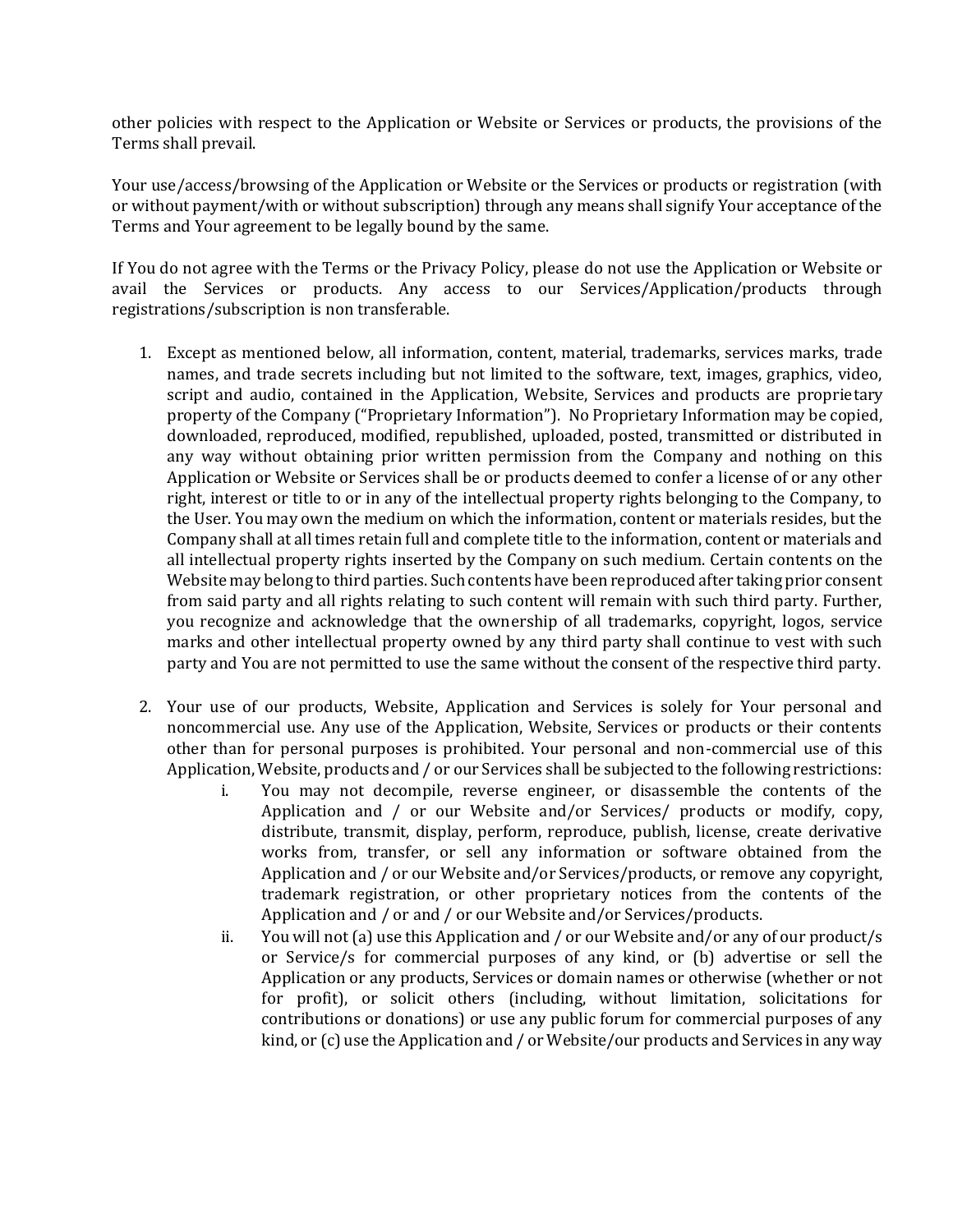that is unlawful, or harms the Company or any other person or entity as determined by the Company. iii. No User shall be permitted to perform any of the following prohibited activities while availing our Services:

- a. Making available any content that is misleading, unlawful, harmful, threatening, abusive, tortious, defamatory, libelous, vulgar, obscene, child-pornographic, lewd, lascivious, profane, invasive of another's privacy, hateful, or racially, ethnically or otherwise objectionable;
- b. Stalking, intimidating and/or harassing another and/or inciting other to commit violence;
- c. Transmitting material that encourages anyone to commit a criminal offence, that results in civil liability or otherwise breaches any relevant laws, regulations or code of practice;
- d. Interfering with any other person's use or enjoyment of the Application/Website/Services;
- e. Making, transmitting or storing electronic copies of materials protected by copyright without the permission of the owner, committing any act that amounts to the infringement of intellectual property or making available any material that infringes any intellectual property rights or other proprietary rights of anyone else;
- f. Make available any content or material that You do not have a right to make available under any law or contractual or fiduciary relationship, unless You own or control the rights thereto or have received all necessary consents for such use of the content;
- g. Impersonate any person or entity, or falsely state or otherwise misrepresent Your affiliation with a person or entity;
- h. Post, transmit or make available any material that contains viruses, trojan horses, worms, spyware, time bombs, cancelbots, or other computer programming routines, code, files or such other programs that may harm the Application/services, interests or rights of other users or limit the functionality of any computer software, hardware or telecommunications, or that may harvest or collect any data or personal information about other Users without their consent;
- i. Access or use the Application/Website/Services/products in any manner that could damage, disable, overburden or impair any of the Application's/Website's servers or the networks connected to any of the servers on which the Application/Website is hosted;
- j. Intentionally or unintentionally interfere with or disrupt the services or violate any applicable laws related to the access to or use of the Application/Website/Services/products, violate any requirements, procedures, policies or regulations of networks connected to the Application/Website/Services/products, or engage in any activity prohibited by these Terms;
- k. Disrupt or interfere with the security of, or otherwise cause harm to, the Application/Website/Services/products, materials, systems resources, or gain unauthorized access to user accounts, passwords, servers or networks connected to or accessible through the

Application/Website/Services/products or any affiliated or linked sites;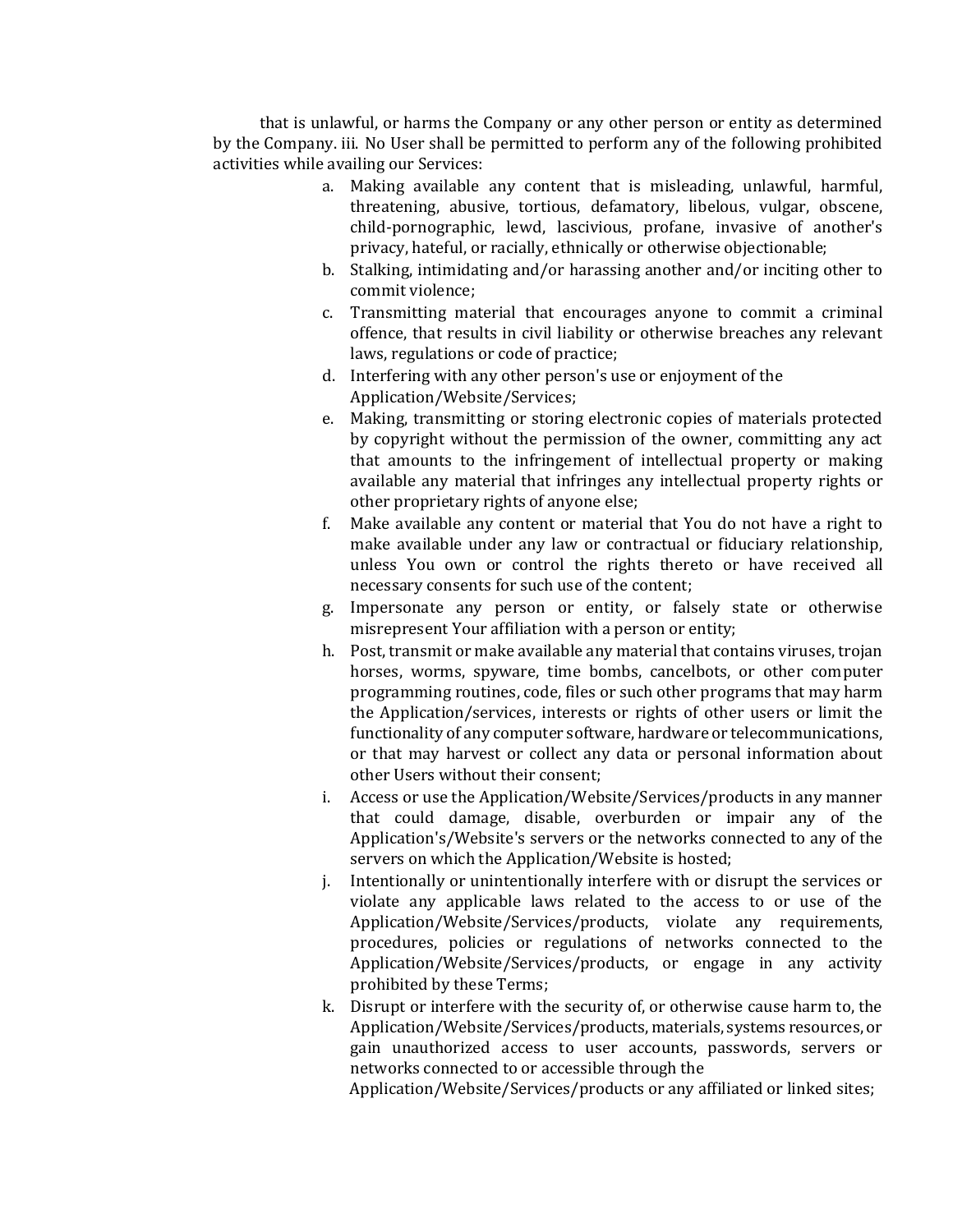- l. Interfere with, or inhibit any user from using and enjoying access to the Application/Website/ Services/products, or other affiliated sites, or engage in disruptive attacks such as denial of service attack on the Application/Website/Services/products;
- m. Use deep-links, page-scrape, robot, spider or other automatic device, program, algorithm or methodology, or any similar or equivalent manual process, to increase traffic to the Application/Website/Services/products, to access, acquire, copy or monitor any portion of the Application /Website/Services/products, or in any way reproduce or circumvent the navigational structure or presentation of the Application, or any content, to obtain or attempt to obtain any content, documents or information through any means not specifically made available through the Application/ Website/Services/products;
- n. Alter or modify any part of the Services;
- o. Use the Services for purposes that are not permitted by: (i) these Terms; and (ii) any applicable law, regulation or generally accepted practices or guidelines in the relevant jurisdiction; or
- p. Violate any of the terms specified under the Terms for the use of the Application /Website/Services/products.
- 3. By submitting content on or through the Services (your "Material"), you grant us a worldwide, nonexclusive, royalty-free license (with the right to sublicense) to use, copy, reproduce, process, adapt, modify, publish, transmit, display and distribute such Material in any and all media or distribution methods (now known or later developed) and to associate your Material with you, except as described below. You agree that others may use Your Material in the same way as any other content available through the Services. Other users of the Services may fork, tweak and repurpose your Material in accordance with these Terms. If you delete your user account your Material and name may remain available through the Services
- 4. In the preparation of the Application/Website/Services/products and contents therein, every effort has been made to offer the most current, correct, and clearly expressed information possible. Nevertheless, inadvertent errors may occur. In particular, but without limiting anything here, the Company disclaims any responsibility for any errors and accuracy of the information that may be contained in the Application. Any feedback from User is most welcome to make the Application and contents thereof error free and user friendly. Company also reserves the right and discretion to make any changes/corrections or withdraw/add contents at any time without notice. Neither the Company nor any third parties provide any warranty or guarantee as to the accuracy, timeliness, performance, completeness or suitability of the information and materials found or offered on Application/Website/Services/products for any particular purpose. You acknowledge that such information and materials may contain inaccuracies or errors and we expressly exclude liability for any such inaccuracies or errors to the fullest extent permitted by law.
- 5. Our Website provides Users with access to compiled educational information and related sources. Such information is provided on an As Is basis and We assume no liability for the accuracy or completeness or use or non obsolescence of such information. We shall not be liable to update or ensure continuity of such information contained on the Website. We would not be responsible for any errors, which might appear in such information, which is compiled from third party sources or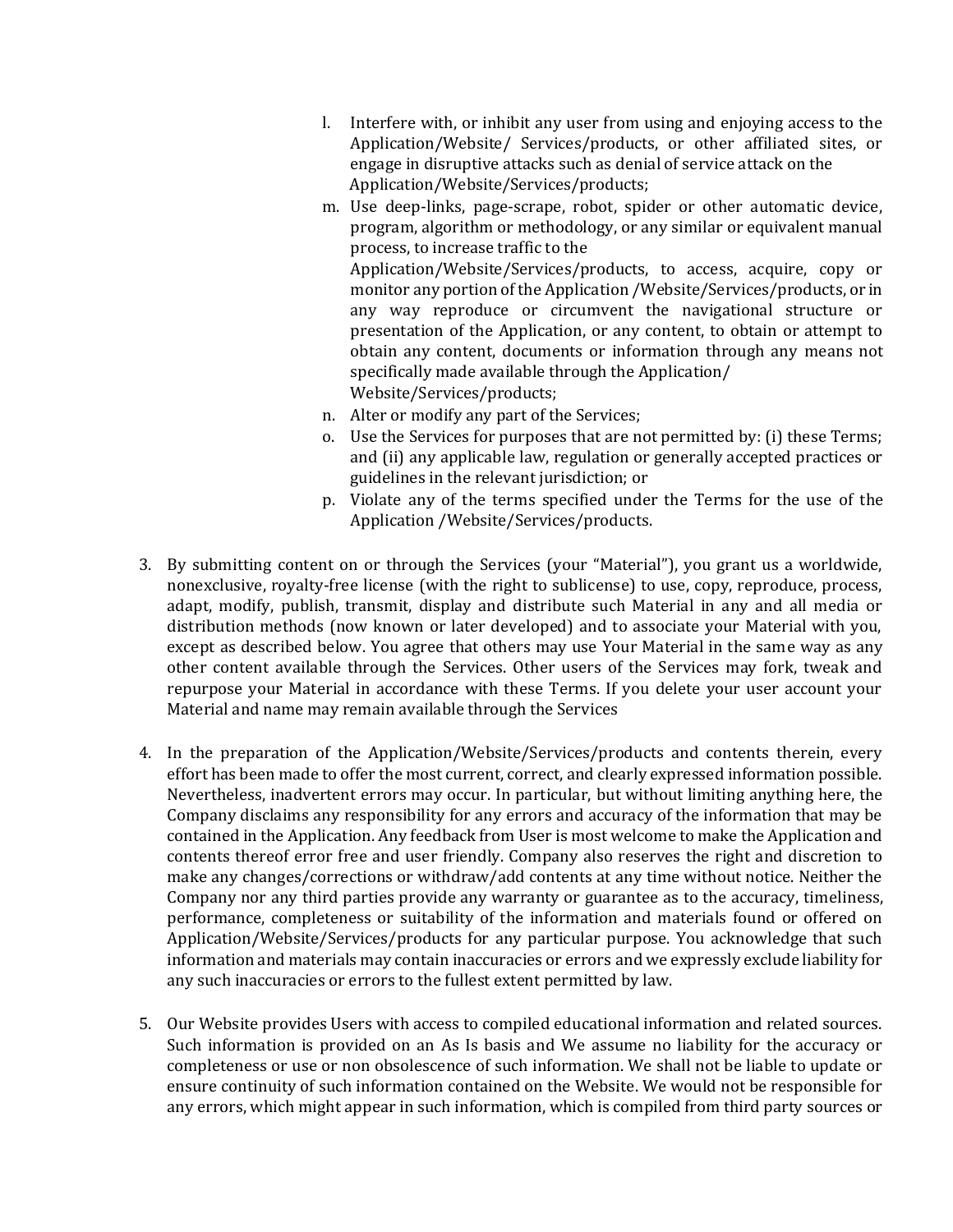for any unavailability of such information. From time to time the Website may also include links to other websites. These links are provided for your convenience to provide further information. They do not signify that we endorse the website(s). We have no responsibility for the content of the linked website(s). You may not create a link to the Website from another website or document without the Company's prior written consent.

- 6. The contents of the Application/Services/products are developed on the concepts covered in the structured curriculum syllabus prescribed for students of various courses. The usage of the Application/Services/products is not endorsed as a substitution to the curriculum based education provided by the educational institutions but is intended to supplement the same by explaining and presenting the concepts in a manner enabling easy understanding. The basic definitions and formulae of the subject matter would remain the same. The Company acknowledges that there are various means of delivering structured curriculum pedagogy and inclusion of methods in the Application/Services/products does not imply endorsement of any particular method nor exclusion imply disapproval. Subscription to the Application or usage of our Services/Website/products does not in any manner guarantee admission to any educational institutions or passing of any exams or achievement of any specified percentage of marks in any examinations.
- 7. Certain contents in the Application/Services/Website/products (in particular relating to assistance in preparations for administrative services) may contain opinions and views. The Company shall not be responsible for such opinions or any claims resulting from them. Further, the Company makes no warranties or representations whatsoever regarding the quality, content, completeness, or adequacy of such information and data.
- 8. Some parts of the Services are interactive, and we encourage contributions by Users, which may or may not be subject to editorial control prior to being posted. The Company accepts no responsibility or liability for any material communicated by third parties in this way. The Company reserves the right at its sole discretion to remove, review, edit or delete any content. Similarly, We will not be responsible or liable for any content uploaded by Users directly on the Website, irrespective of whether We have certified any answer uploaded by the User. We would not be responsible to verify whether such questions/answers or contents placed by any User contain infringing materials or not.
- 9. The Company may, based on any form of access to the Application (including free download/trials) or Services or Website or registrations through any source whatsoever, contact the User through sms, email and call, to give information about its products as well as notifications on various important updates and/or to seek permission for demonstration of its products. The User expressly grants such permission to contact him/her through telephone, SMS, e-mail and holds the Company indemnified against any liabilities including financial penalties, damages, expenses in case the User's mobile number is registered with Do not Call (DNC) database. By registering yourself , you agree to make your contact details available to Our employees, associates and partners so that you may be contacted for education information and promotions through telephone, SMS, email etc.
- 10. While the Company may, based on the User's confirmation, facilitate the demonstration of its products at the location sought by the User, the User acknowledges that he/she has not been induced by any statements or representations of any person with respect to the quality or conditions of the products and that User has relied solely on the investigations, examinations and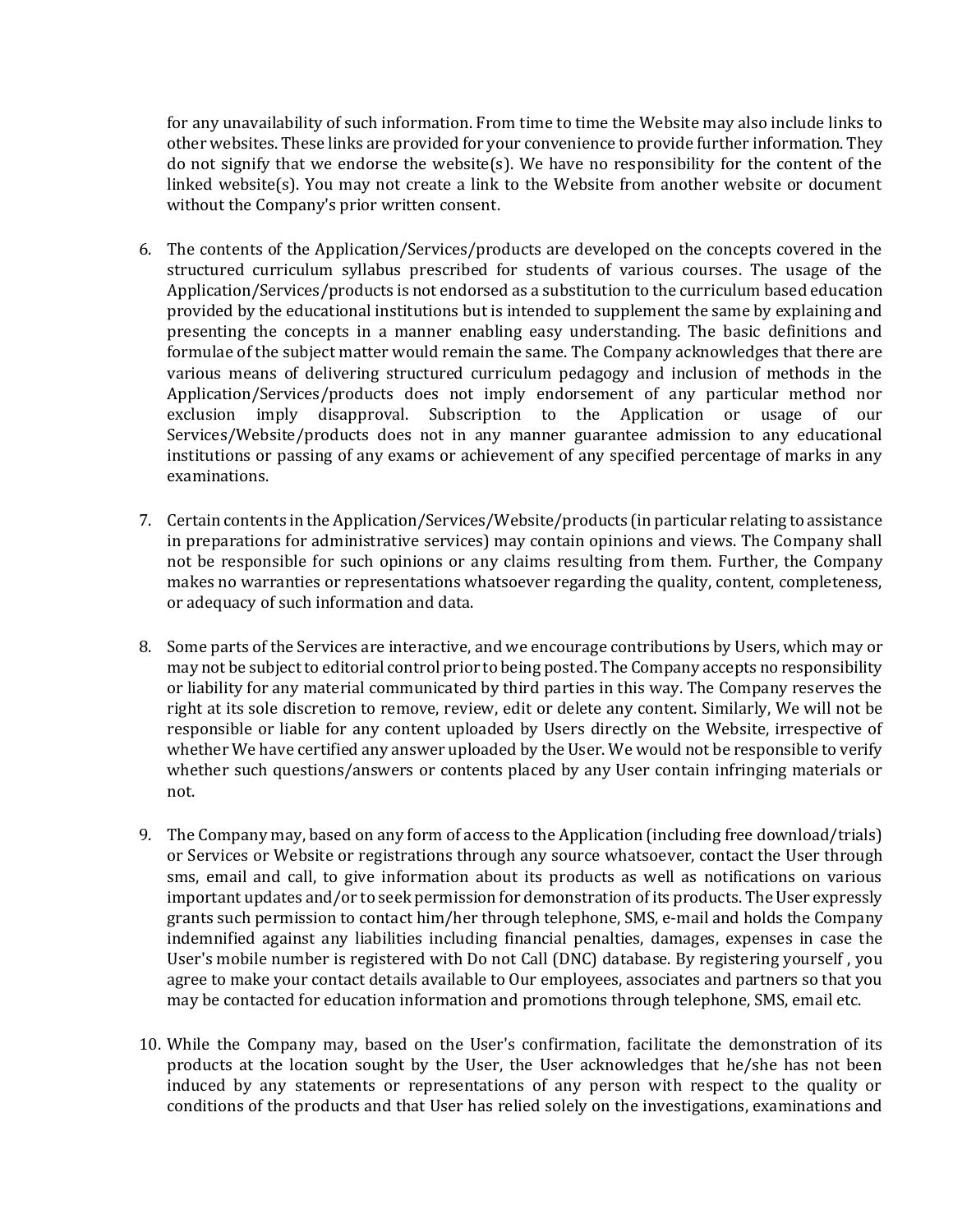inspections as the User has chosen to make and that the Company has afforded the User the opportunity for full and complete investigations, examinations and inspections.

- 11. Upon registration through any means whatsoever, the Company may contact You through the registered mobile number or e-mail or any other mobile number or contact number or email provided by You to enable effective provision of Services. The User expressly permits the Company to contact him/her and the student utilising the Services, through the above mentioned means at any time post registration. .-. Further, the Company shall have the right to monitor the download and usage of the Application/Services/products and the contents thereof by the User/student, to analyze such usage and discuss the same with the User/student to enable effective and efficient usage of the Services. The User expressly permits the Company to clear the doubts of the student using the Application/Services/online portal by answering the questions placed before it, providing study plans, informing of the progress, providing feedback, communicating with the student and mentoring the student through telephone or e-mail on express consent of the legal guardian/parent of the User or through any other forum.
- 12. While the Company has made efforts to train the personnel engaged in the sales and services relating to its products to enable quality control, it makes no warranties or representations whatsoever regarding the quality and competence of such personnel and would not be responsible for any deviant behaviour of any such personnel. Any feedback from User relating to the same is most welcome and Company reserves the right and discretion to take any action in this regard.
- 13. Access to certain elements of the Services including doubt clearance, mentoring services etc may be subject to separate terms, conditions and fair usage policy. The Company reserves the right to determine the criteria for provision of various elements of Services to the different categories of Users based on its policies. Hence, subscription to the Application/products or registrations do not automatically entitle the User to any and all elements of Services provided by the Company and the Company shall be entitled to exercise its discretion while providing access to and determining continuity of certain elements of Services. We reserve the right to extend, cancel, discontinue, prematurely withdraw or modify any of Our Services at Our discretion.
- 14. The Company's products and / or Services, including the Application and content, are compatible only with certain devices/tablets/instruments/hardware < . The Company shall not be obligated to provide workable products and / or services for any instruments that are not recognized by the Company or those instruments that may be purchased from any third party which are not compatible with the Company's products and ServicesThe company reserves the right to upgrade the table/ type of compatible devices as required from time to time.
- 15. The Company shall have no responsibility for any loss or damage caused to tablet or any other hardware and / or software and/or instrument, including loss of data or effect on the processing speed, resulting from Your use of our products and Services.
- 16. You have to specify the address to which the shipment has to be made at the time of purchase. All product(s) shall be delivered directly to the address as specified at the point of ordering and You cannot, under any circumstances whatsoever, change the address after the order is processed. In case of any change in the address, You need to specify the same to us in writing well in advance to the shipping date. Any inconsistencies in name or address will result in non-delivery of the product(s).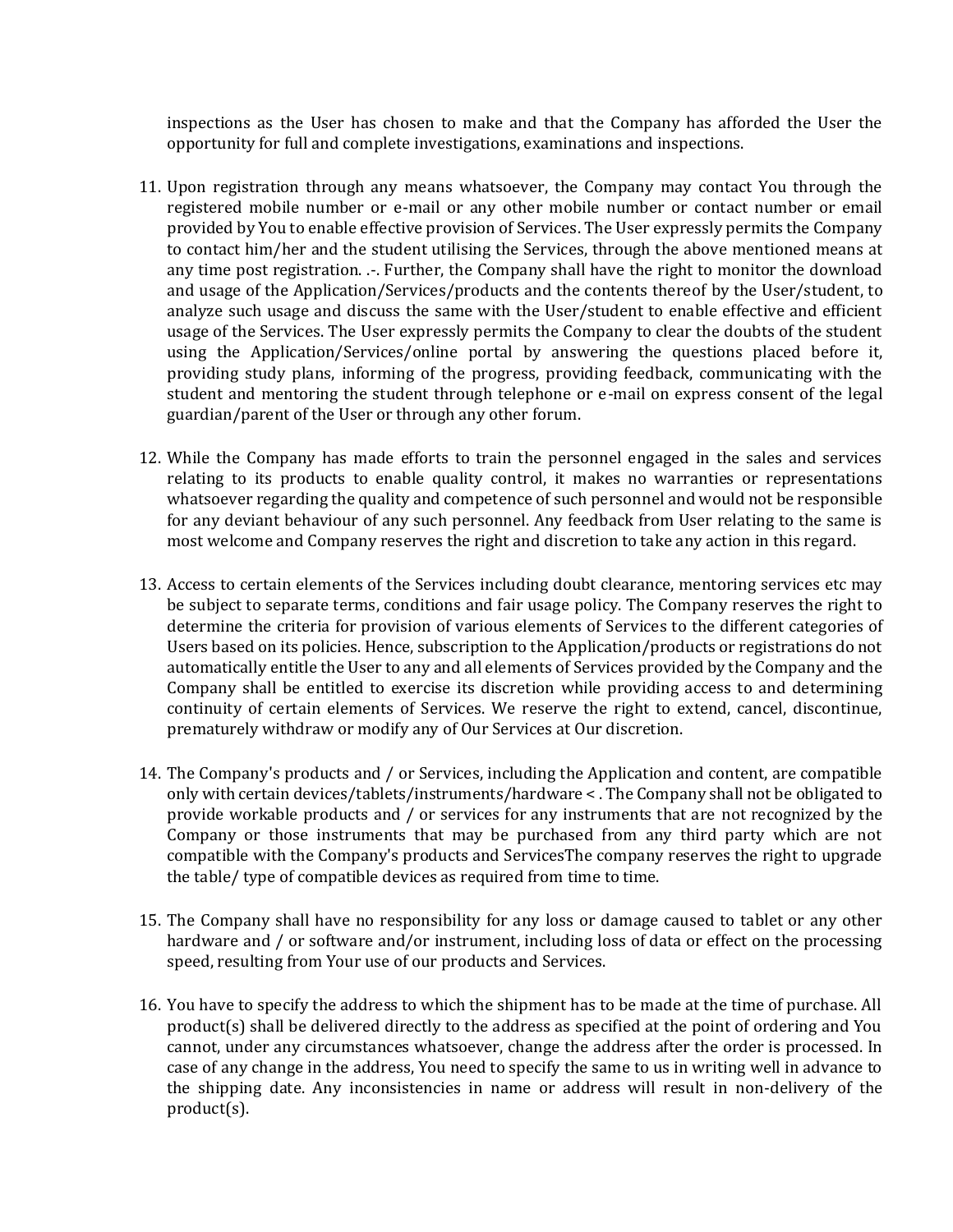- 17. (a) For return of product(s) damaged at the time of delivery, the shipping charges shall be borne by the Company. However, for return any of the product(s) for any other reasons, it shall be the responsibility of the User to arrange for the return of such cancelled product(s) and the shipping charges shall be borne by such User. (b)We request You not to accept any product package that seems to be tampered with, opened or damaged at the time of delivery. The products must be returned in the same condition as delivered by the Company. Any products returned showing signs of any use or damage in any manner shall not be accepted for return. (c)All requests for return of products have to be placed within 15 (fifteen) days from the date of delivery. Please note that no refunds shall be claimed or will be entertained post 15 (fifteen) days from the date of delivery.
- 18. You acknowledge that the Company is not the manufacturer of the instrument/medium/hardware and hence, any defect relating to the same shall be reported to the manufacturer whose details shall be specified on the packaging and the Company shall not be in any manner responsible for the same. The Company does not provide any guarantee or warranty relating to the instrument/medium/hardware
- 19. In order to access the Services and to avail the use of the Application/products, You shall be required to register yourself with the Application/Services/products, and maintain an account with the Application/Services/products. You will be required to furnish certain information and details, including Your name, mobile number, e-mail address, residential address, grade/class of the student, school name, payment information (credit/debit card details) if required, and any other information deemed necessary by the Application. With respect to the provision of information, the following may be noted:-
- It is Your sole responsibility to ensure that the account information provided by You is accurate, complete and latest.
- You shall be responsible for maintaining the confidentiality of the account information and for all activities that occur under Your account. You agree to (a) ensure that You successfully log out from Your account at the end of each session; and (b) immediately notify the Company of any unauthorized use of Your account. If there is reason to believe that there is likely to be a breach of security or misuse of Your account, we may request You to change the password or we may suspend Your account without any liability to the Company, for such period of time as we deem appropriate in the circumstances. We shall not be liable for any loss or damage arising from Your failure to comply with this provision.
- You acknowledge that Your ability to use Your account is dependent upon external factors such as internet service providers and internet network availability and the Company cannot guarantee accessibility to the Application at all times. In addition to the disclaimers set forth in the Terms, the Company shall not be liable to You for any damages arising from Your inability to log into Your account and access the services of the Application at any time.
- 20. Persons who are "competent/capable" of contracting within the meaning of the Indian Contract Act, 1872 shall be eligible to register for the Application and all Our products or Services. Persons who are minors, un-discharged insolvents etc. are not eligible to register for Our products or Services. As a minor if You wish to use Our products or Services, such use shall be made available to You by Your legal guardian or parents, who has agreed to these Terms. In the event a minor utilizes the Application/Website/Services, it is assumed that he/she has obtained the consent of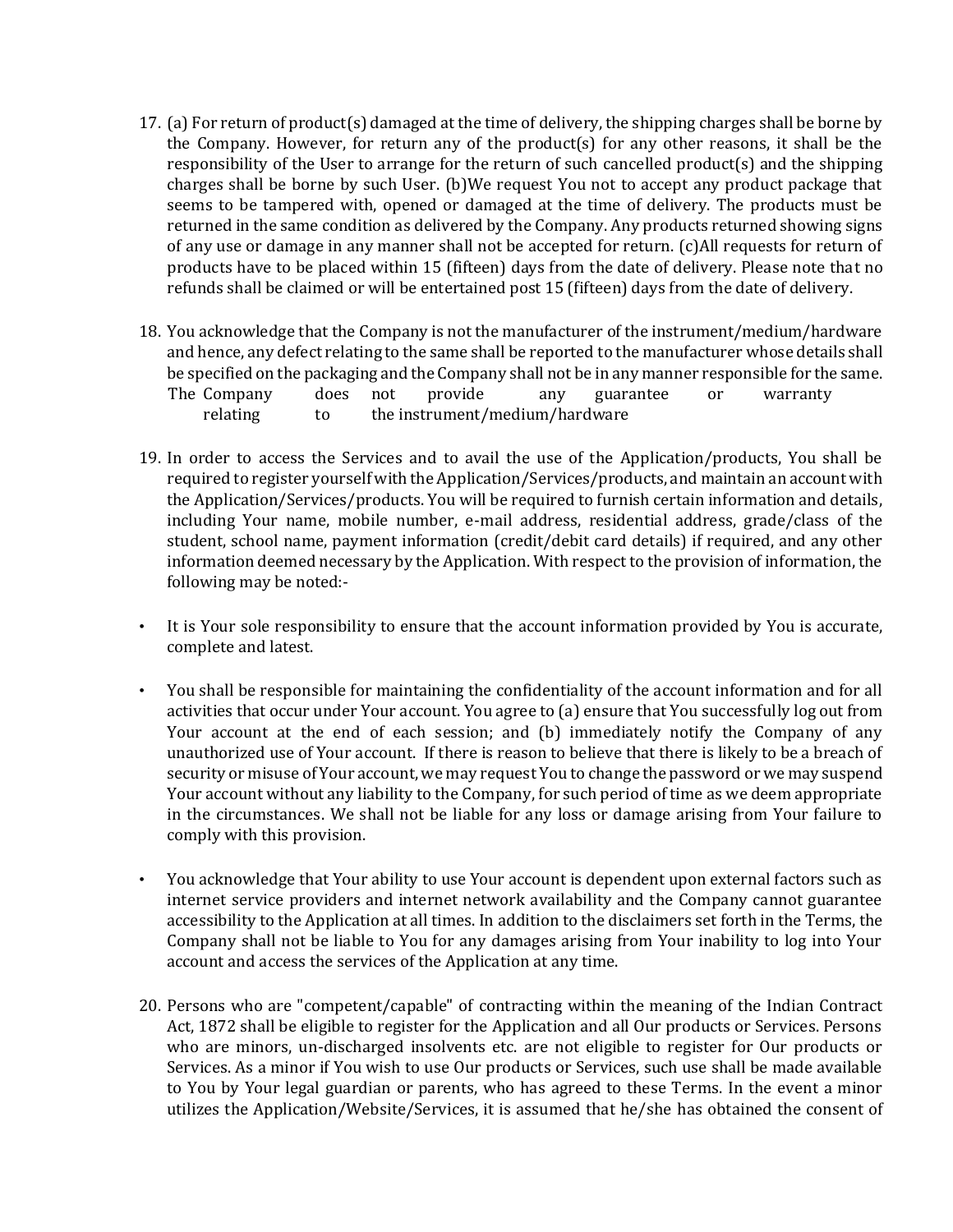the legal guardian or parents and such use is made available by the legal guardian or parents. The Company will not be responsible for any consequence that arises as a result of misuse of any kind of Our Application or any of Our products or Services that may occur by virtue of any person including a minor registering for the Services/products provided. By using the products or Services

You warrant that all the data provided by You is accurate and complete and that student using the Application has obtained the consent of parent/legal guardian (in case of minors). The Company reserves the right to terminate Your subscription and / or refuse to provide You with access to the products or Services if it is discovered that You are under the age of 18 (eighteen) years and the consent to use the products or Services is not made by Your parent/legal guardian or any information provided by You is inaccurate. You acknowledge that the Company does not have the responsibility to ensure that You conform to the aforesaid eligibility criteria. It shall be Your sole responsibility to ensure that You meet the required qualification. Any persons under the age of 18 (eighteen) should seek the consent of their parents/legal guardians before providing any Information about themselves or their parents and other family members on the Application.

- 21. You agree to defend, indemnify and hold harmless the Company, its officers, directors, employees and agents, from and against any and all claims, damages, obligations, losses, liabilities, costs or debt, and expenses (including but not limited to attorney's fees) arising from: (i) Your use of and access of the Application/Website/Services; (ii) Your violation of any term of these Terms or any other policy of the Company; (iii) Your violation of any third party right, including without limitation, any copyright, property, or privacy right; or (iv) any claim that Your use of the Application/Website/Services has caused damage to a third party. This defense and indemnification obligation will survive these Terms.
- 22. In no event shall the Company, its officers, directors, employees, partners or agents be liable to You or any third party for any special, incidental, indirect, consequential or punitive damages whatsoever, including those resulting from loss of use, data or profits or any other claim arising out, of or in connection with, Your use of, or access to, the Application.
- 23. In the event of Your breach of these Terms, you agree that the Company will be irreparably harmed and may not have an adequate remedy in money or damages. The Company therefore, shall be entitled in such event to obtain an injunction against such a breach from any court of competent jurisdiction. The Company's right to obtain such relief shall not limit its right to obtain other remedies.
- 24. Any violation by You of the terms of this Clause may result in immediate suspension or termination of Your Accounts apart from any legal remedy that the Company can avail. In such instances, the Company may also disclose Your Account Information if required by any Governmental or legal authority. You understand that the violation of these Terms could also result in civil or criminal liability under applicable laws.
- 25. The Terms shall be governed by and construed in accordance with the laws of India, without regard to conflict of law principles. Further, the Terms shall be subject to the exclusive jurisdiction of the competent courts located in Bangalore and You hereby accede to and accept the jurisdiction of such courts.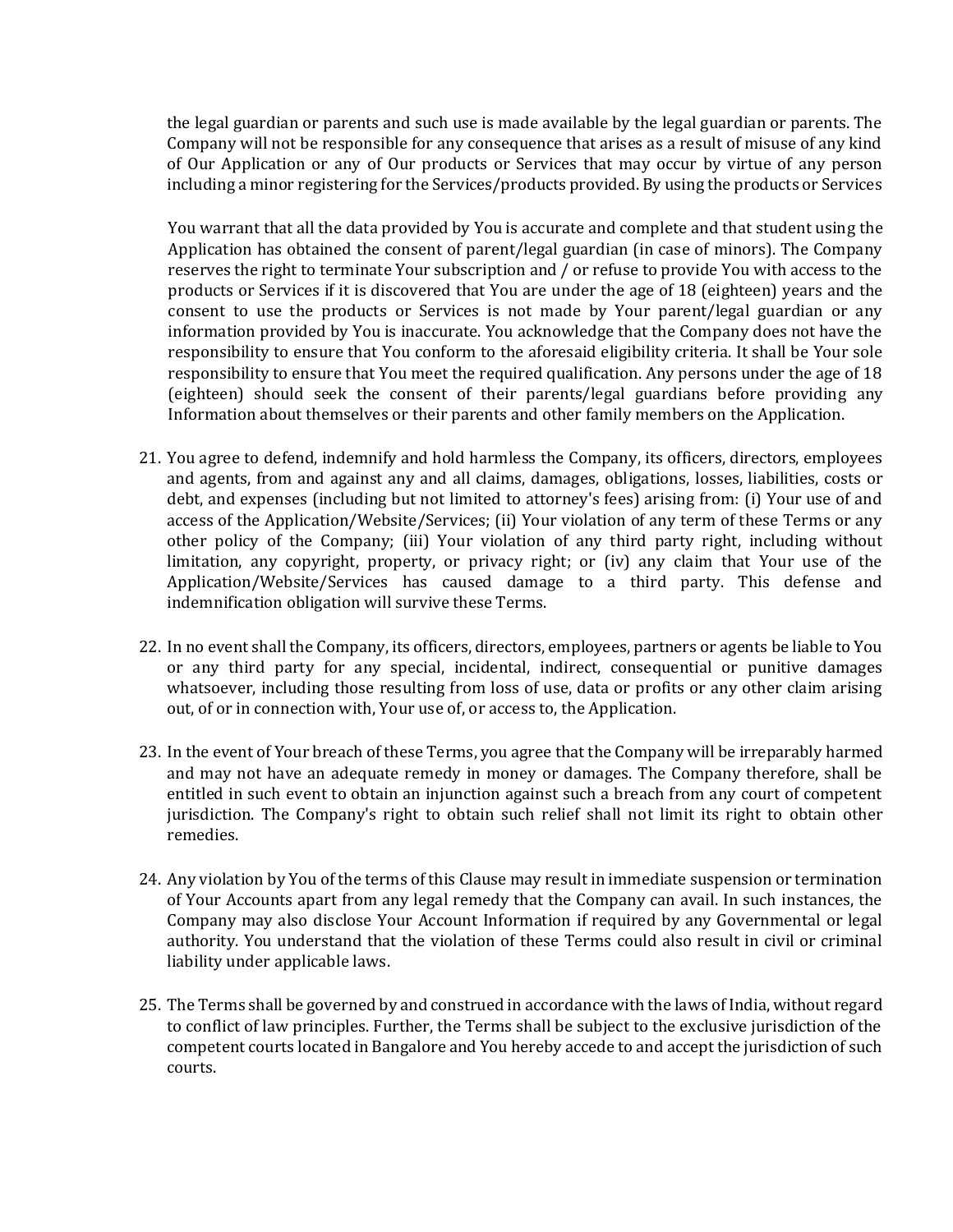- 26. The Company has the right to change modify, suspend, or discontinue and/or eliminate any aspect(s), features or functionality of the Application or the Services as it deems fit at any time without notice. Further, the Company has the right to amend these Terms from time to time without prior notice to you. The Company makes no commitment, express or implied, to maintain or continue any aspect of the Application. You agree that the Company shall not be liable to You or any third party for any modification, suspension or discontinuance of the Application/Services. All prices are subject to change without notice.
- 27. DISCLAIMER: THIS WEBSITE, THE APPLICATION AND THE SERVICES ARE PROVIDED ON AN "AS IS" BASIS WITH ALL FAULTS AND WITHOUT ANY WARRANTY OF ANY KIND. THE COMPANY HEREBY DISCLAIMS ALL WARRANTIES AND CONDITIONS WITH REGARD TO THE WEBSITE, APPLICATION/PRODUCTS AND THE SERVICES, INCLUDING WITHOUT LIMITATION, ALL IMPLIED WARRANTIES AND CONDITIONS OF MERCHANTABILITY, FITNESS FOR A PARTICULAR PURPOSE, TITLE, ACCURACY, TIMELINESS. PERFORMANCE, COMPLETENESS, SUITABILITY AND NONINFRINGEMENT. ADDITIONALLY, THE COMPANY SHALL NOT BE LIABLE FOR ANY DAMAGES ARISING OUT OF OR IN CONNECTION WITH THE USE OR PERFORMANCE OF THIS SITE, OR THE APPLICATION OR THE SERVICES. YOUR USE OF ANY INFORMATION OR MATERIALS ON THIS WEBSITE/APPLICATION/SERVICES/PRODUCTS IS ENTIRELY AT YOUR OWN RISK, FOR WHICH WE SHALL NOT BE LIABLE. IT SHALL BE YOUR OWN RESPONSIBILITY TO ENSURE THAT SERVICES PROVIDED BY US MEET YOUR SPECIFIC REQUIREMENTS.

#### 28. **General Provisions:**

- Notice: All notices served by the Company shall be provided via email to Your account or as a general notification on the Application. Any notice to be provided to the Company should be sent to *ktuonlinestudy@gmail.com*.
- Entire Agreement: The Terms, along with the Privacy Policy, and any other guidelines made applicable to the Application from time to time, constitute the entire agreement between the Company and You with respect to Your access to or use of the Application, Website and the Services thereof.
- Assignment: You cannot assign or otherwise transfer Your obligations under the Terms, or any right granted hereunder to any third party. The Company's rights under the Terms are freely transferable by the Company to any third parties without the requirement of seeking Your consent.
- Severability: If, for any reason, a court of competent jurisdiction finds any provision of the Terms, or portion thereof, to be unenforceable, that provision shall be enforced to the maximum extent permissible so as to give effect to the intent of the parties as reflected by that provision, and the remainder of the Terms shall continue in full force and effect.
- Waiver: Any failure by the Company to enforce or exercise any provision of the Terms, or any related right, shall not constitute a waiver by the Company of that provision or right.
- Relationship: You acknowledge that Your participation on the Application, does not make You an employee or agency or partnership or joint venture or franchise of the Company.